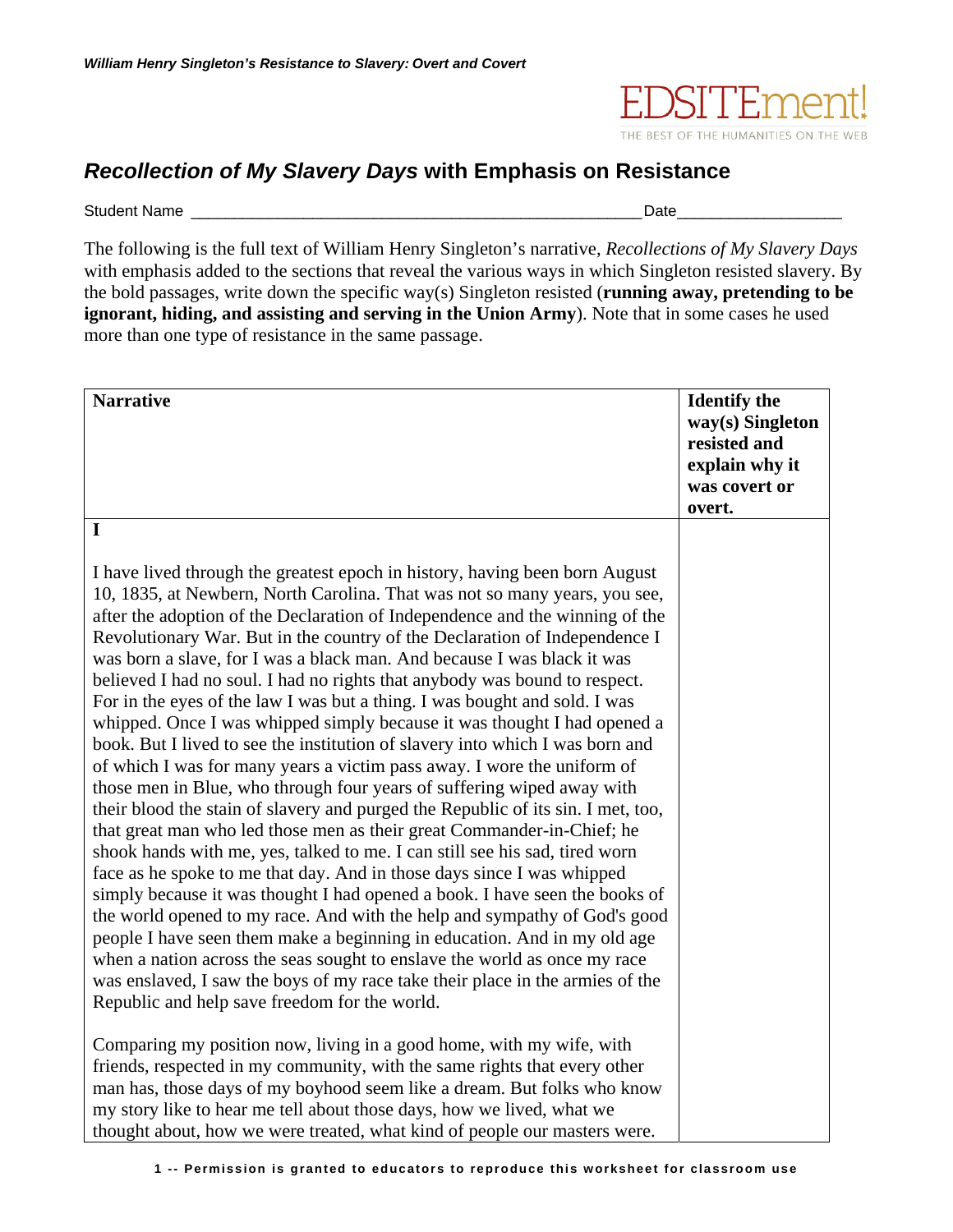So I recall them for my friends and for other folks, who, though they do not know me, might like to hear a true story that may seem as strange to them, however, as a fairy tale.

Now, although I was born black and a slave, I was not all black. My mother was a colored woman but my father was the brother of my master. I did not learn this until some years later. It caused me much trouble. They were a high, proud family, the Singletons. My master's estate was one of the largest in Craven county, North Carolina, and he had more slaves than any other planter thereabouts. The first thing I remember is playing on the plantation with my little brothers and with the other slave children. While the men and women slaves were in the cotton, corn and potato fields working during the day, we children were taken care of by an old slave lady at a central house. She had grown too old to work and so acted as a kind of nurse for the slave children during the day. I was about four years old at that time. I had two brothers younger than I and one two years older. Nights we went home with our mother. The slaves lived in a row of houses a ways from the main house where our master lived. Of course my mother was supplied with all the food we wanted and we did not need much clothing because the weather was warm. I had nobody that I called father. I only knew my mother. Her name was Lettis [*sic*] Singleton. All the slaves on a plantation had the same name as their master. The slaves on Singleton's plantation, for instance, were known as Singleton's men and women. John Winthrop had a plantation adjoining ours and all the slaves on that plantation were called Winthrop's slaves. When a plantation changed owners the slaves changed their names. Our plantation had formerly been owned by a Mrs. Nelson, a widow. The slaves were then known as Nelson's slaves. When Singleton married Mrs. Nelson he succeeded to the plantation and all of the slaves, including my mother, were called from that time on Singleton.

I can remember my mother used to tell us about our great grandmother. She, like my grandmother, was the slave of a family living in the city of Newbern [*sic*]. I cannot remember the name of this family now. My great grandmother had a hand that was burned and I can remember my mother telling us about it. It evidently made a great impression upon me, for that is about the only thing I can remember from my first years on the plantation, that and the days we spent together in the central house in charge of the old nurse while our mother was away with the other slaves at work in the fields.

One day when I was about four years old a strange man came to this central house where all us children were and asked me if I liked candy. I told him yes. So he gave me a striped stick of candy. Then he asked me if I liked him. I said, yes, sir, because he had given me the candy. There was a colored woman with him and he asked me then how I would like to go and live with him. Of course I did not know him nor the woman, but without saying any more the man took me away with him and gave me to the strange woman who took me to Atlanta, Georgia, and delivered me to a white woman who had bought me. That night when my mother came to get me and my brothers I was not there. I had been sold off the plantation away from my mother and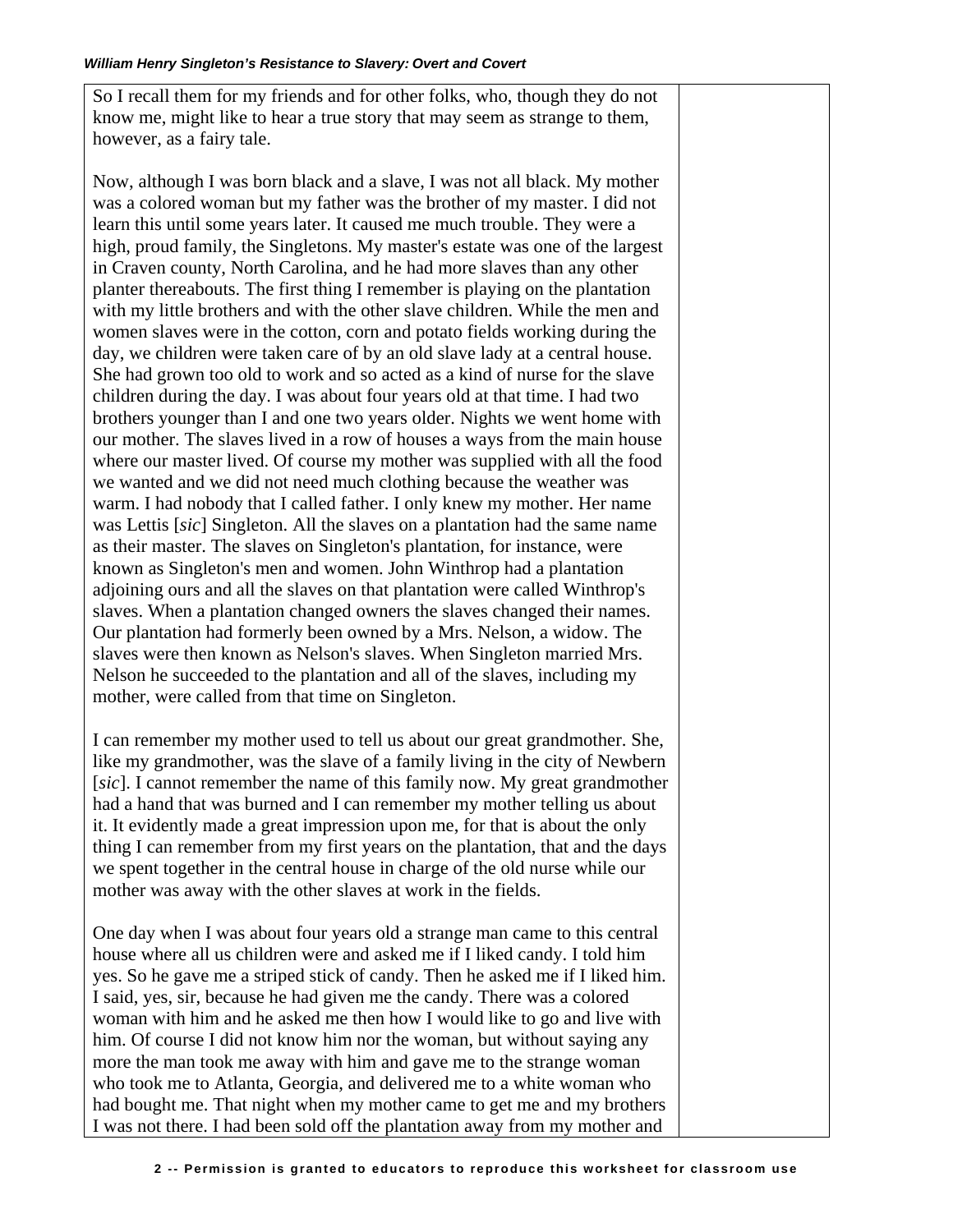brothers with as little formality as they would have sold a calf or a mule. Such breaking up of families and parting of children from their parents was quite common in slavery days and was one of the things that caused much bitterness among the slaves and much suffering, because the slaves were as fond of their children as the white folks. But nothing could be done about it, for the law said we were only things and so we had no more rights under the law than animals. I believe it was only the more cruel masters, however, who thus separated families. I learned afterwards that the reason I was sold was because there had been trouble between my master and his brother over me and as my presence on the plantation was continually reminding them of something they wanted to forget my master sold me to get me out of the way. I suppose they sold me cheap for that reason. I was bought by a white woman in Atlanta, a widow, who ran a slave farm. That is, she would buy up young slaves whose pedigrees were good and would keep them till they grew up and sell them for a good price. Perhaps she would have them taught to do something and thus add to their value. These slave farms were quite common. Most of the work of the South in those days was done by slaves. Slaves were ginners, that is, they knew how to run cotton gins; they were carpenters, blacksmiths, ship carpenters and farmers. An ordinary slave sold for from \$500 to \$600 to \$700, but a slave of good stock who was a good carpenter or a good ginner would be worth from \$1,000 to \$1,500. And when such a slave got on a plantation he would not be apt to be sold. They would keep him on the plantation to do their work. So it was to a slave's advantage to learn to do some work, because then he would be treated better and would not be sold. A slave like that would have his wife and he would be of higher standing among the other slaves. But his children, of course, would belong to his master and he would have no legal right to keep his wife if his master chose to take her away from him. But a slave that was lazy or shiftless or inclined to run away would not be wanted on a plantation and he would be sold for almost nothing.

Young as I was when I was sold the first time I did not like the idea of leaving my mother and brothers. And I did not like my new mistress, either. Not that she treated me so very bad. I was too young to work much so I stayed around the house. I had all I wanted to eat. Of course I had hardly any clothes, but then I did not need many clothes to keep me warm. I did not have any bed to sleep on, simply slept on the dirt floor by the fireplace in the house like a little dog. But my mistress had a great habit of whipping me. Some slave owners used to have a custom of whipping their slaves frequently to keep them afraid. They thought it made them more obedient. My mistress had a bundle of twigs from a black walnut tree with which she used to whip me. My particular work was in running errands and in carrying things from one place to another, and if I did not come back from doing what she told me to do as soon as she thought I should, she would whip me. **One day when I was about seven years old she sent me on an errand. I must have been gone entirely too long for when I returned she started for the whip to whip me again. I suddenly decided to run away, and I did. After I had started I was afraid to come back. My mistress's farm was a little ways outside of Atlanta and I ran into the city. There on the streets I ran**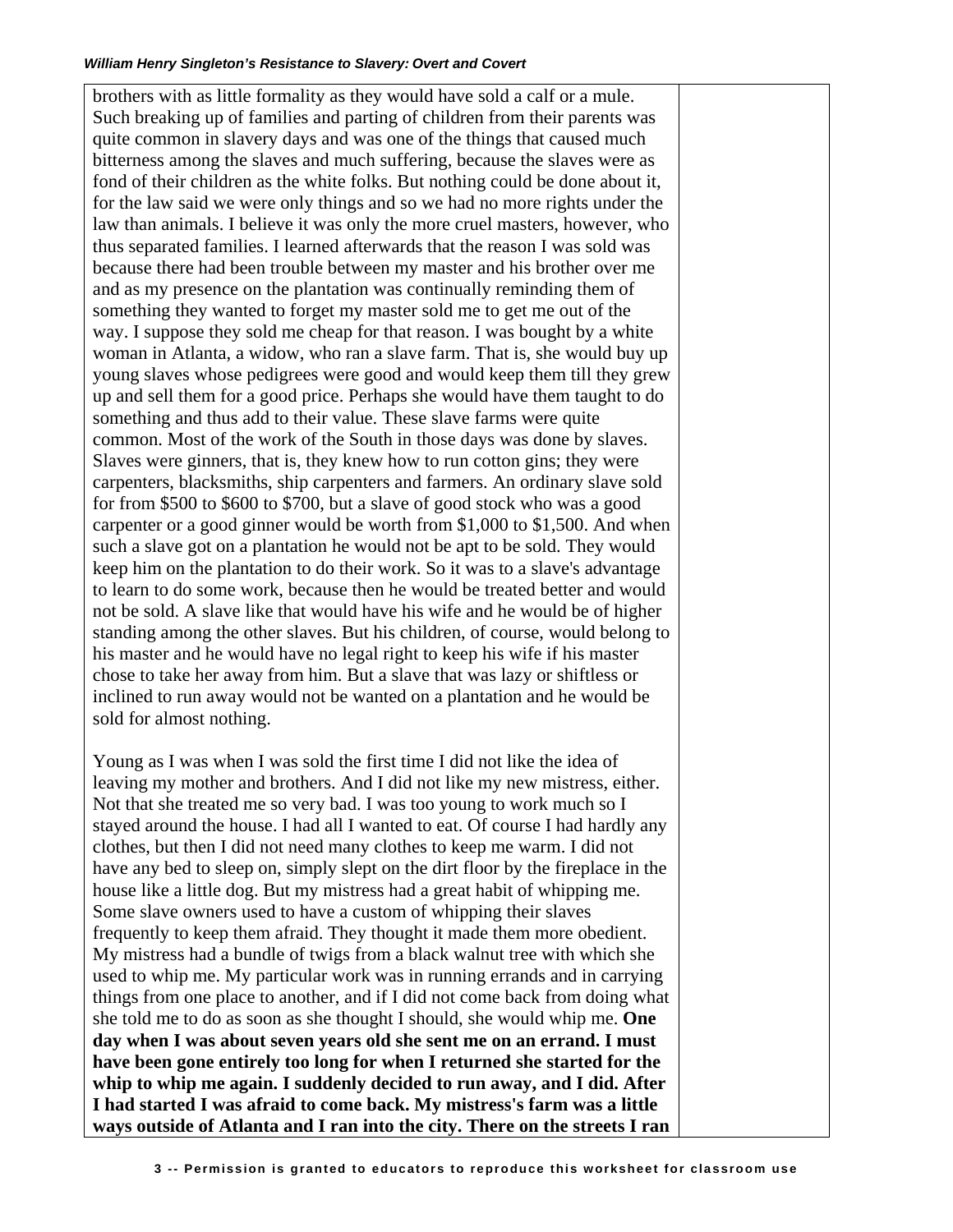**across an old colored man who asked me my name and what part of the country I was from and what my mother's name was. When I had told him, he said: "I know your people. I was sold from that part of the country." Then he told me about my great grandmother and her burned hand and how she lived at Newbern. He pointed out the road that led to Newbern and said I might get a ride on the stage. "But don't tell anybody your name," he said, "If they ask you your name, you don't know, and keep agoing." Not long afterward, I saw a stage standing up before a building. So I waited around to see when it would start. Finally I saw a white lady with a carpet bag coming toward the stage and I went and took her carpet bag and helped her in the stage. The colored man who drove the stage thought I belonged to the white lady, because of that fact. It proved that the lady was going by stage route from Atlanta to Wilmington, North Carolina. Of course the same horses and driver that started from Atlanta did not make the whole journey to Wilmington. The horses were changed and the first driver went back, and a new man took the stage until the next change was made. But as all the drivers thought I was with the white lady and as she seemed to be willing to help me by letting them think so, I got to Wilmington in that manner. There the white lady said to me, "Little boy, I have got to stop here and I do not go any further." She did not want me to go with her any further. I suppose she knew I was running away and sympathized with me, but she did not want to get in any difficulty herself, for she did not ask me my name and cautioned me that I did not know anything about her.** 

**From Wilmington I walked and caught rides the rest of the distance to Newbern. It was a city I should judge about as large as Peekskill is now, perhaps a little larger. I remembered what the old colored man in Atlanta had told me to do when I reached there, ask for an old colored woman with a burned hand. My great grandmother must have been quite a well known character in the city, for I soon was directed to where she lived. When I knocked at the door the old colored woman who came to the door wanted to know what I wanted. I told her I was looking for my great grandmother She asked me who I was. I was afraid to tell her and so said, "I don't know." She said, "You little fool, how is anybody going to know what you want? Are you the little runaway boy that the white people were here looking for?" I said, "I don't know." While we were talking there we heard some men coming. My great grandmother said, "You better get away." Her house was next to the jail. She was owned by a man named Jacobs at that time. I afterwards learned that he was a great friend of colored people. So I ran and hid myself back of the jail until the men were gone. Then I started from Newbern down the road to the plantation where my mother was. That was on the Neuse river, about 35 miles from Newbern. I walked in the road, but if I heard any one coming I would go in the woods and wait until they passed. As it happened nobody molested me and I made the journey from Newbern to the plantation in about a day and a night. In order to reach the plantation I had to cross a creek, Adams Creek.**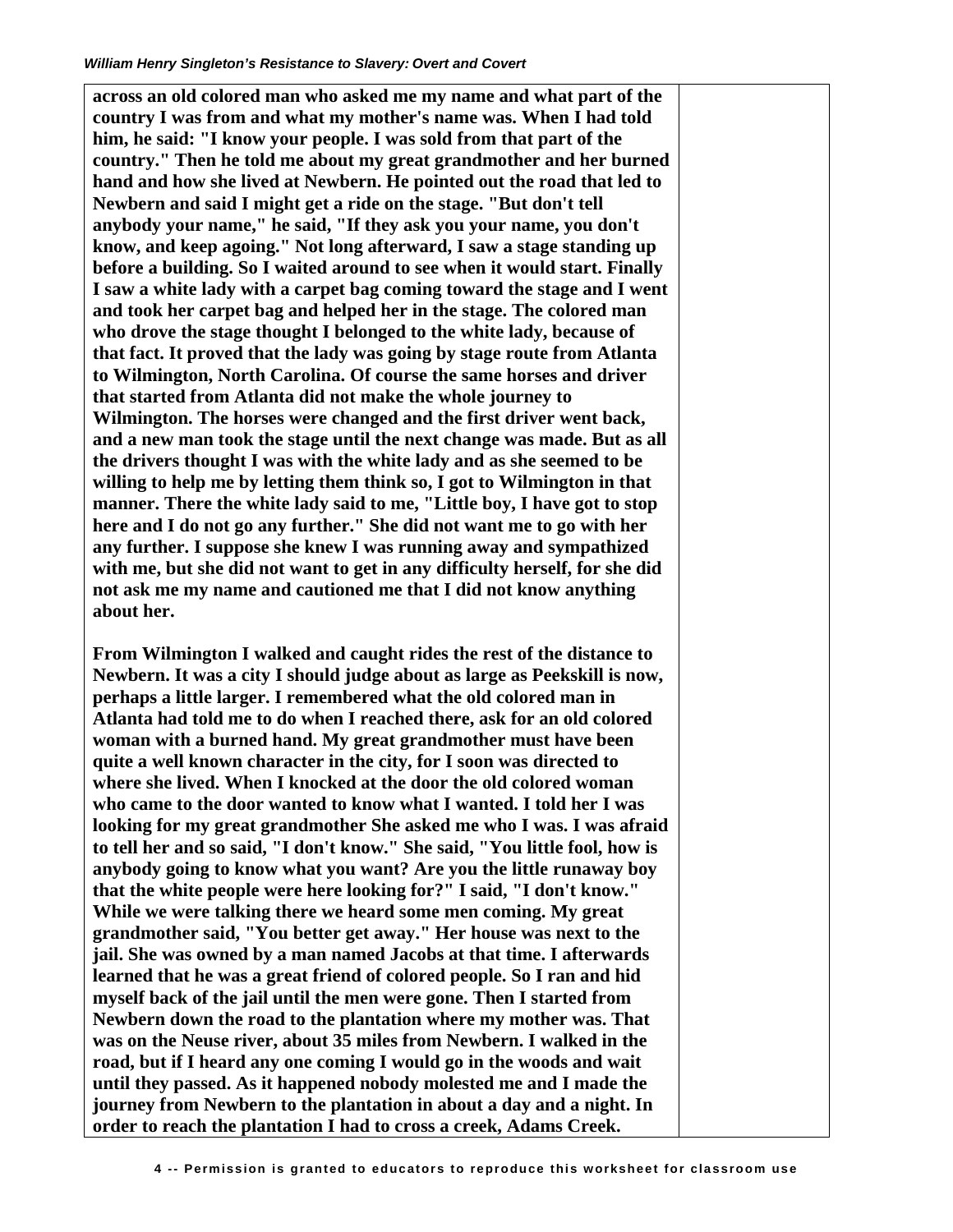**When I reached there a little before dusk, I saw a man fishing a little ways from the shore. I knew he must be a colored man, because the white people as a rule did not fish, they generally got their fish without taking that trouble. So I hailed the man and asked him if he could put me across the creek. He said he could and pulled to the shore and I got in. When he saw how young I was he said, "Look here, little boy, where are you going." I said, "I don't know." He said, "How am I going to tell where to put you?" I said, "Put me over across the creek? This is Adams Creek?" He said, "Yes." "I want to go down to the Singleton plantation. Do you know where that is?" He said "Oh, yes." He was a colored man, as I had supposed. I said, "My mother's name is Lettis." He said, "Oh, yes. I know Aunt Let. I know her well, you go right straight down the road until you get to the school house and when you get there keep to your left hand. The road will take you right into the Singleton plantation." So he put me ashore on the other side of the creek and I followed his directions and in a little while I came to the school house and then after that it was not long before I was running down the road that led to the plantation and home. It was the only home I knew. It was where my mother was.** 

## **II**

**Luckily the first door I knocked at when I reached the Singleton plantation happened to be the door of my mother's house, but of course I did not know my mother, so when she opened the door and asked me what I wanted, I made my usual reply, "I don't know." I did not know my mother and she did not know me. She said, "What do you want, little boy?" I said, "I am looking for my mother." "Your mother?" "Yes, ma'am." Just then my older brother, Hardy, came to the door and he said, "Mamma, that's Henry." My mother said, "No, it isn't; that child wouldn't know how to get back here alone like that. When he went from here he was nothing but a baby." But Hardy said, "Mamma, that's Henry, that's our Henry." Hardy was two years older than I and so was about nine years old then. He was big enough to be working on the plantation. My mother said, "I won't believe it's Henry except I can see a scar on the back of his neck where he was burned; I burned him when I was smoking my pipe one night and when he went away that scar was plain on the back of his neck. If it is there now, I will believe it is Henry." But when I heard her say that I was afraid because I did not know that I had a scar there and I thought it was a trap to catch me and turn me over to the white people. So I ran, but Hardy ran me down and caught me and mother found the scar and then I was all right. We went in the house and I was telling them about my trip when we heard the patrol coming. The patrols were something like our mounted police, they were men who rode around the country and if they found any colored people off the plantations where they belonged, they would lash them and turn them over to their masters. Nights they would go around to the houses where the slaves lived and go in the houses to see if there was anybody there who had no right to be there. If they found any**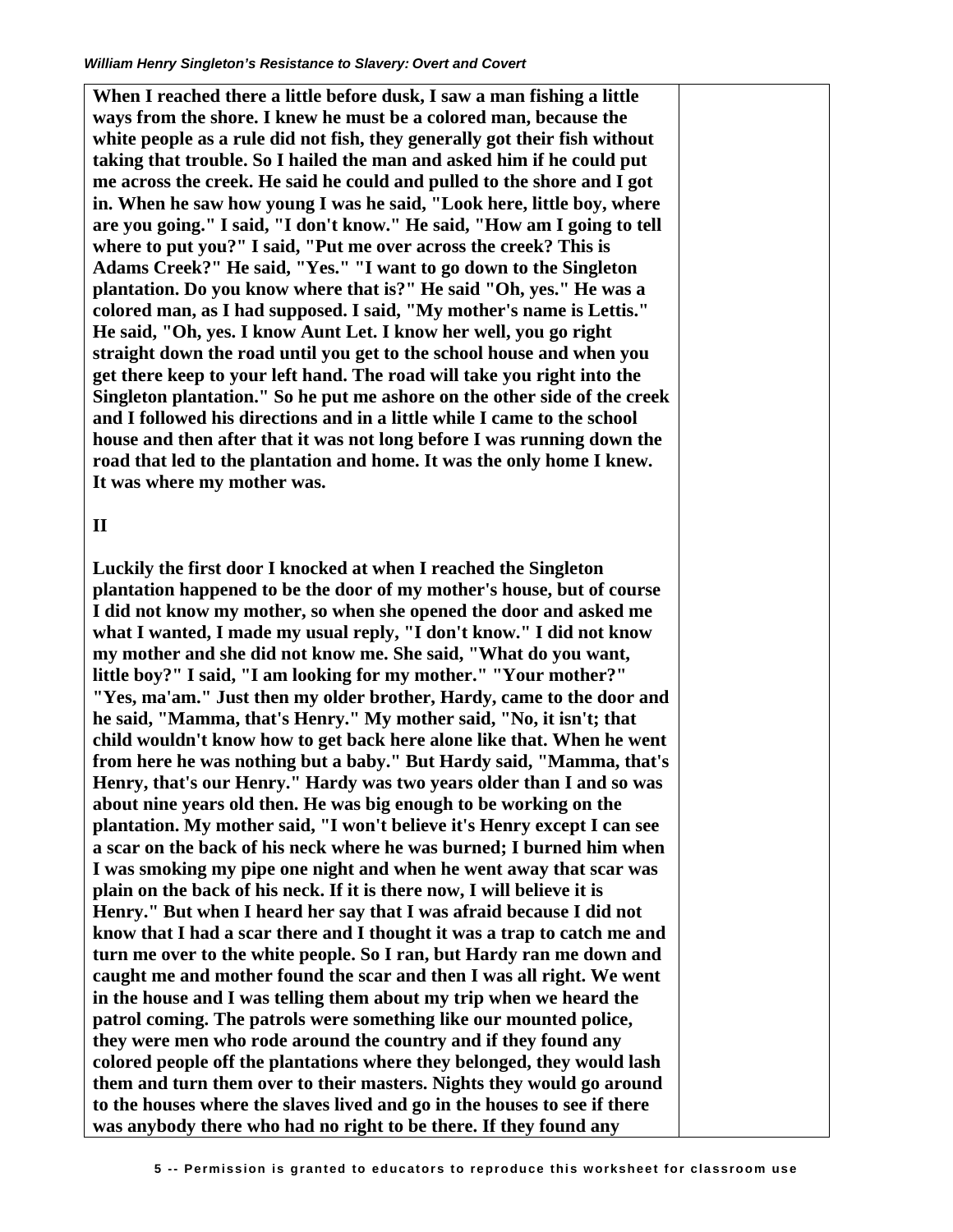**slaves in a house where they had no right to be, or where they did not have a permit to be, they would ask the reasons why and likely arrest them and whip them. My mother had a board floor to her house and underneath that a cellar. It was not exactly a cellar, but a hole dug out to keep potatoes and things out of the way. When she heard the patrol coming she raised up one of the boards of the floor and I jumped down in the cellar and when the men on the patrol came in they did not find me. That cellar was my hiding place and sleeping place for three years. My mother fed me and looked out for me, and although the white people suspected me and looked for me they could not find me.** They got me finally, however, by a trick. One Sunday morning my mother and brothers went to a camp meeting and left me in the cellar. There were cracks in the cellar through which I could see out of doors. Looking out I saw there were some biscuits on a fence not far away. That was one of the tricks the masters had to catch slaves who were in hiding. They would put food on the fences where a slave they suspected of being in hiding could see it in the hope that he would get hungry and venture out and take it and thus reveal himself. That is what happened to me, for no sooner did I go out after the biscuits than I heard a horn blow and soon I was surrounded and caught. They sold me that time to the overseer on the plantation, John Peed. But he did not buy me to keep me on the plantation, he bought me to send me to Jones County, North Carolina, to his folks. He paid \$500 for me. But when he sent me to my mother's house to get my clothes to take with me **I ran to the woods. They tried to find me, but they could not. Nights I came back to my mother's house and to the cellar and very early in the morning before the sun was up I would go to the woods and watch the men go to their work. I would stay in the woods all day and then come back at night.** Of course I could not have done this if the colored people had not been friendly to me. Finally my mother got notice that if I would come back and give myself up they would put me to work on the plantation, helping the boys feed the horses and things of that kind, that Mr. Peed did not own me any more for they had given him his money back when I ran away. So I gave myself up, but very soon the folks up at the big house began to find fault about my being on the place, so my master sold me the third time. He virtually gave me away, for he received only \$50 for me and sold me to a poor white woman of the neighborhood. She was very good to me. She had a little farm and was what might be called one of the "poor whites." The plantation owners considered any one who did not own a good deal of property and slaves poor. She was named Mrs. Wheeler. But she got tired of me for some reason and sold me to a party who was to come for me. But before they could come to take me away **I ran away. I went to the city of Newbern and hired out as a bell boy at the Moore Hotel. Of course they did not know that I was a runaway slave and they did not know my name, either, for I would not tell them. They called me the "Don't know" boy. But they gave me three dollars a week and my food. I was then about ten years old. I stayed at the Moore House three years.** I left because some of the other colored boys about there had found out who I was and said they were going to give me away. So I went back to the plantation again to my mother's house. She told me that they had promised not to sell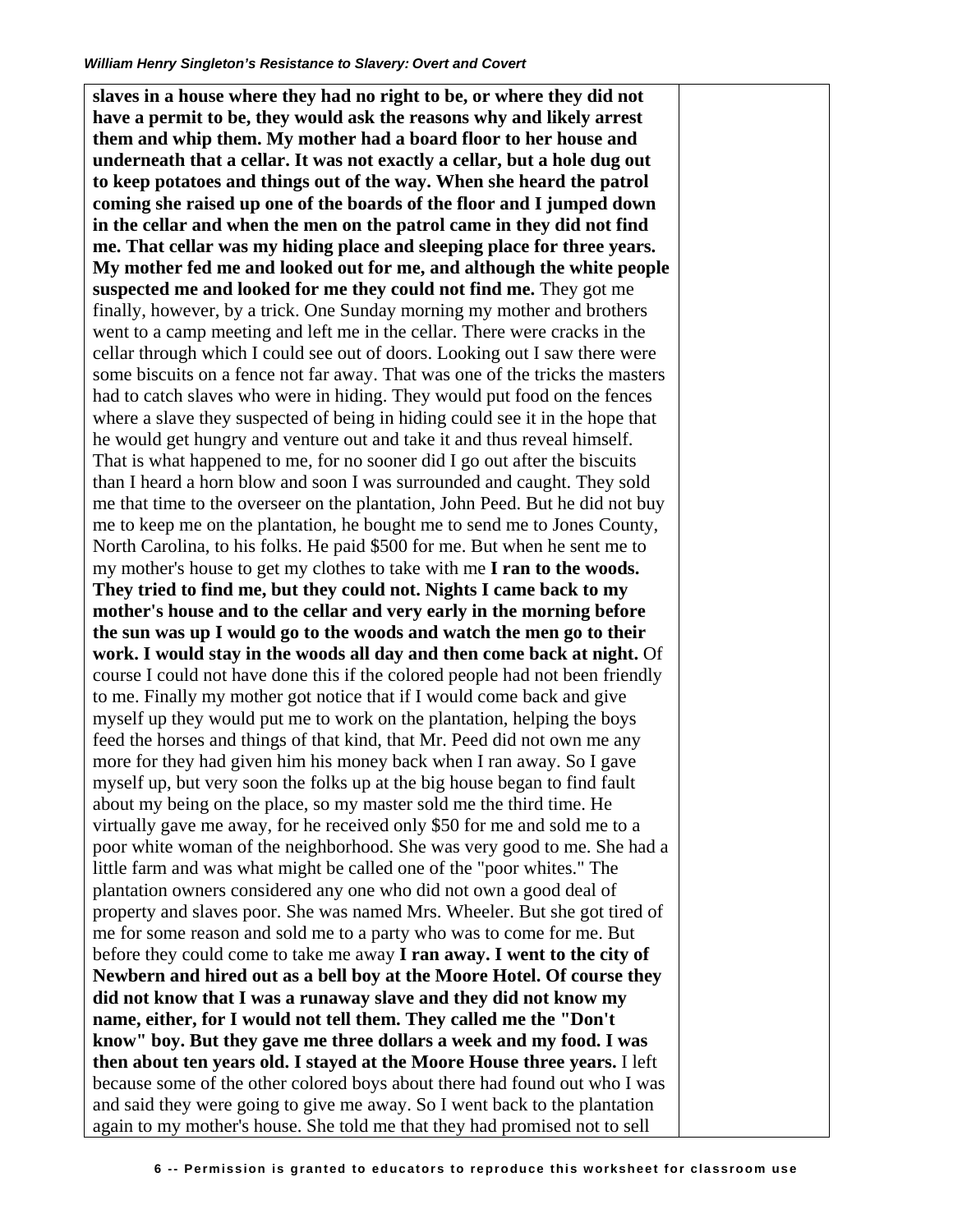me any more if I would give myself up and go on the plantation and go to work. And she wanted me to do that, because she was very tired of my foolishness, as she called it, in running away and going about the country. So I did give myself up. I went to the big house and saw my master and told him I had come home to stay now. He was a tall, raw-boned, black faced man, quite old then, too old to go to war when the war came. He said, "All right, go out to the barn and go to work and it will be all right. Go out and help the men take care of the horses and stay home." And I did. I learned to plow and to do all kinds of work about the plantation and in the cotton and corn fields. I was not given any chance to learn a trade, though. And of course I was given no opportunity to learn to read. There was no school for the slaves to attend. I would not have wanted to go to school any way for my only experience with a book was not a pleasant one. One day my master's son, who was just my age, had a bag coming home from school and he gave me the bag to carry. The bag had books in it. I slung the bag over my shoulder but did not take any of the books out. But Edward said I took one of his books out of the bag and opened it. When his father heard that, he said he would teach me better things than to do that, and he whipped me very severely. I cried and told him that I did not take the book out, and then he whipped me all the harder for disputing his word. He whipped me with a harness strap. That was not the first time my master whipped me, however. Whipping with him was a very common thing. He was one of the masters who believed in whipping their slaves to keep them in subjection. If you looked cross at them, they would whip you. They did not see the propriety of treating their slaves well to get more out of them.

It was shortly after this that I learned that my master was not only my master but my uncle and that his brother was my father. I learned this first from my aunt. She heard about my master whipping me and she said, "It is a great note for him to whip you for that, because you are his own nephew." That surprised me very much. I had heard the men about the plantation before that speak about my being half white, but I did not know why. My aunt also told me that once my master and his brother had had a quarrel about it up at the big house. But by that time I had settled down on the place and so there was no more said about it. Except once my master's daughter, who very much resembled her mother for her good disposition, referring to the fact said there oughtn't to be so much trouble about it anyway, because we were one family and the time would come when the black people would be free. This made her father very angry. She had heard those things, I think, from her mother. It was her mother who had owned the plantation originally, as I have before mentioned. Upon her husband's death she later married John Singleton, and he then became the master of the plantation. But I think they never agreed upon the question of having slaves. She did not like the idea of owning slaves. She was a good Christian woman and she believed the Bible did not teach that it was right to own slaves. Shortly before her death, an incident occurred which made a very great impression upon all of us for more reasons than one. She was very sick and one day she called Frank, the carpenter, and who as the head slave had charge of the others, and told him to bring into her room all the slaves he could find on the plantation. They were shelling corn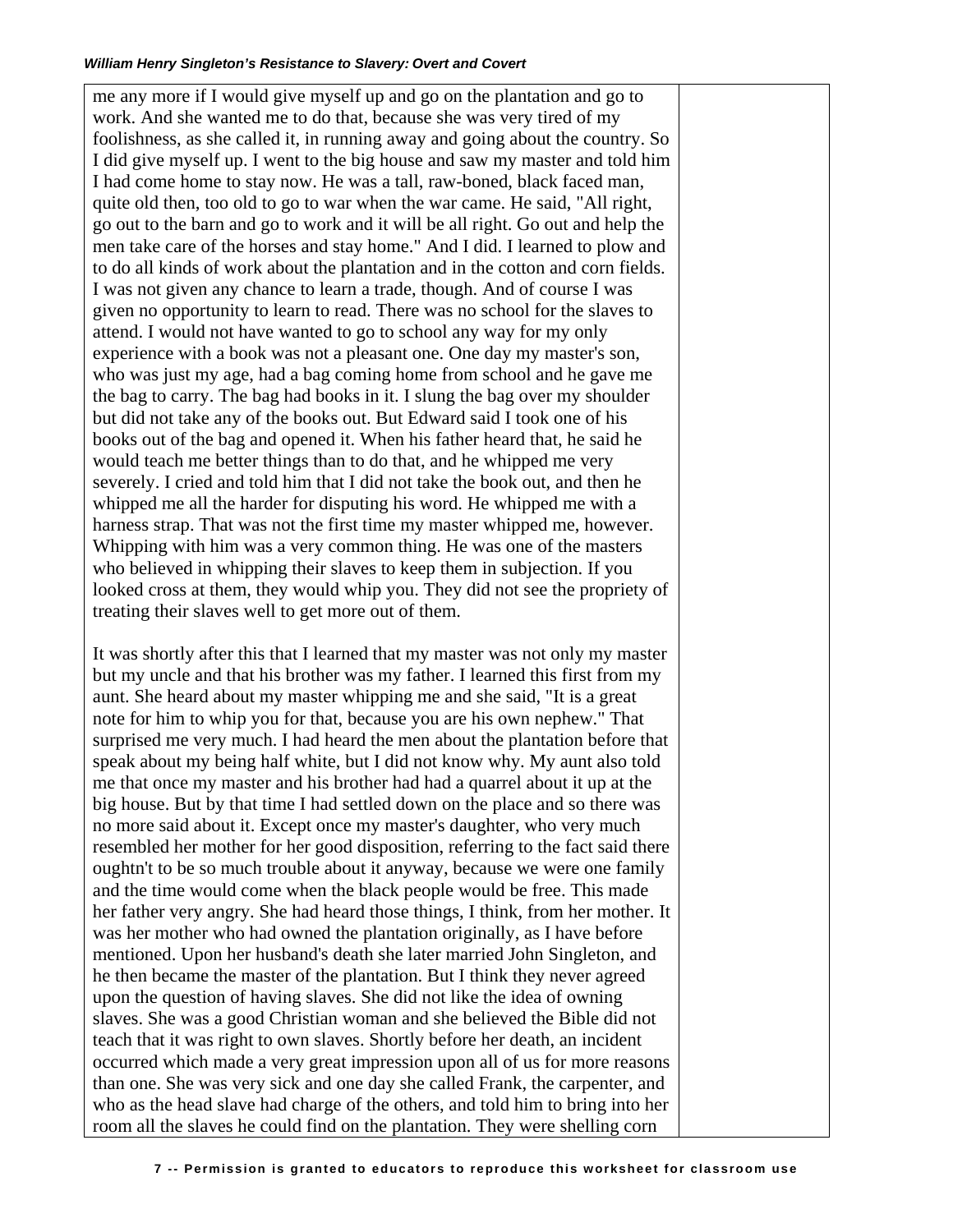at the time, getting it ready to ship to the market, and he brought in as many as he could get together, I suppose, in a short time. I was not one of them, but I was later told by the others what happened. She said to them, "Be good and do your work and the time will come when you will all be free. The North is not satisfied with slavery." My master's brother was present and heard this and after that we were treated very much worse than before. Whenever they saw a group of us standing together they would come up and make us disperse for fear we were going to raise against them. Shortly after that our mistress died and on the day of the funeral all of us slaves on the plantation, between seventy-five and a hundred, men, women and children, followed her body to the cemetery, about five miles away, where she was buried.

It was a very sad occasion, for all the women were crying and most of the men too, as well as the children. We knew that she was the best friend we had and that now our lot would be harder. Shortly after that my master married again, but our new mistress did not have the kind heart our old mistress had had.

I do not remember just the year our mistress died and told us that we would some time be free, but I think it was about 1858. At any rate, it was not long before we began to hear talk of a war. Our masters were afraid that there would be a war. They kept talking against the North. They told us that the white people in the North were nothing but shop slaves. That the white girls were slaves who did the house work for the Northern people and that the Northern people were not considered as high class people as the Southern people. It was about this time, too, that we first heard of a man named Lincoln. They said he was a bad man and that he had horns. Another man we heard about was John Brown and the underground railroad. Of course we did not understand what the underground railroad was. We thought it was some sort of a road under the ground. We only knew, of course, what we were told. We could not read or write and if any of us had tried to learn to read or write we would have been severely punished. One reason for the prejudice which the plantation owners had against the poor white people in every community was that these poor white people naturally sympathized with us and the plantation owners were afraid that because of this they might teach us to read or might give us some information about what the North was trying to do. So we learned little about the outside world. We did learn, however, that a man named Wendell Phillips and a man named Garrison were getting slaves into Canada and we were told that once you got into Canada they could not get you back again, that you were free. Of course the slaves as a whole wanted to be free. Many of them were not treated well and the thought of being sold was a very burdensome thing. The slaves on our plantation had been told that they were going to be free, and they were looking for what their mistress had said to come true. Then Colonel Nelson, who owned an adjoining plantation, set all his slaves free by his will when he died and they were all sent to Liberia. There were about seventy-five of them. And we were anxious to be free too.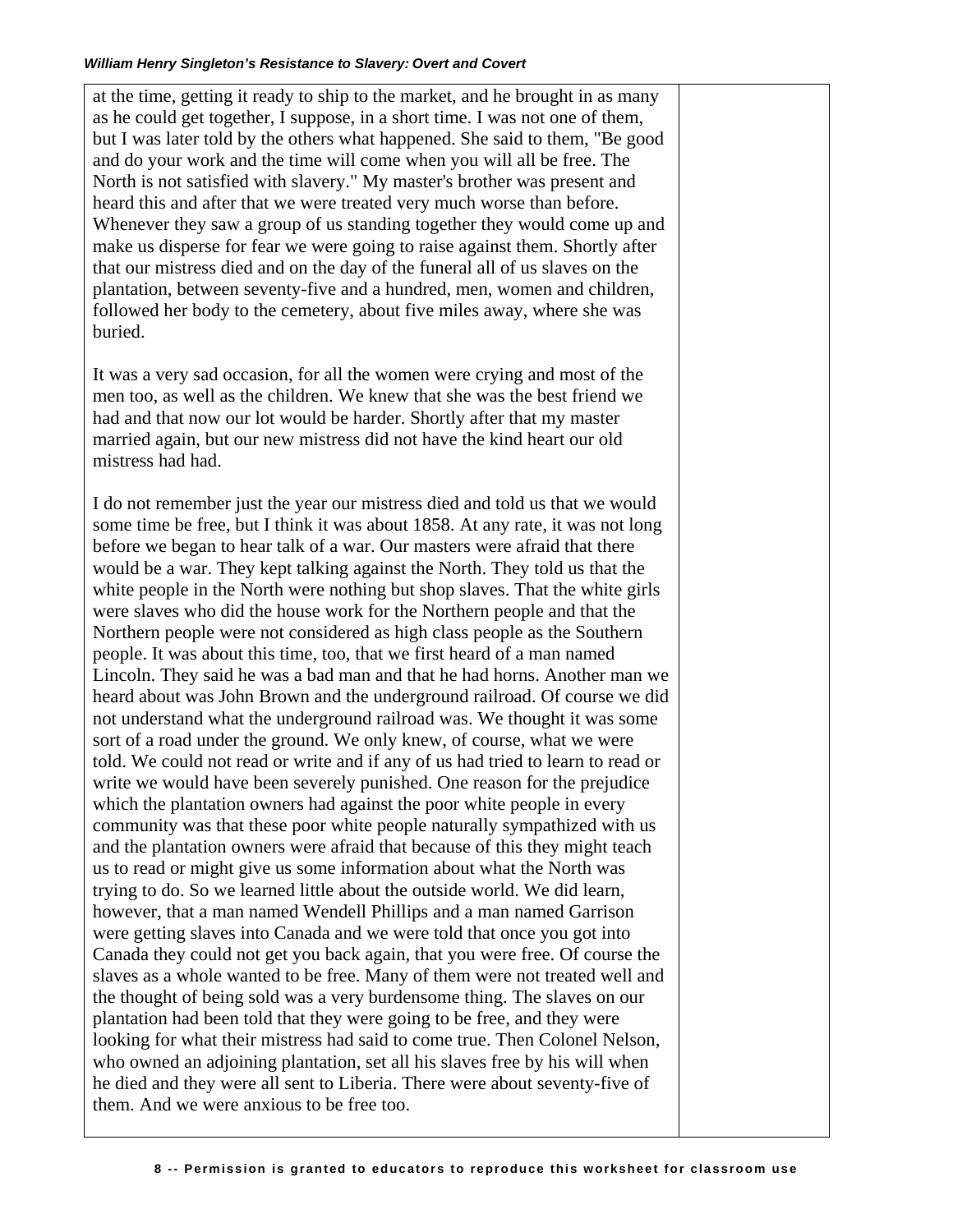I do not mean by all this that our life was altogether bad. We had enough to eat and we had certain pleasures. It was a common thing for the slaves to have parties where the slaves from adjoining plantations came together and danced and sang and played. The masters encouraged these parties for the purpose of getting the young men and women slaves acquainted with one another. They were looked forward to with pleasure, for they were the chief social events.

Another thing we liked to do was attend the camp meetings. We liked the singing and speaking. And then it was something for us to go to. One of the worst features of slavery was that the slaves on a plantation were virtually in prison. They could not leave the plantation except with the consent of their masters. Then no matter how hard they worked they had nothing which they could call their own. Even their children did not belong to them. And they themselves were liable to be sold away to a distant part of the country to a master whom they did not know and who might be very cruel to them. Then as there were no schools for us and as we could not read you can see how we would want to go to camp meetings or to church. So we were always glad when Sunday came. On Sunday, masters and slaves all went to church together.

Our master was a very religious man, being a local preacher in the Methodist church. Once every three months the Presiding Elder used to visit the church and hold a quarterly meeting after he had preached. On one of those visits an incident occurred that I still remember even after so many years. It showed how bitter our masters were toward any one who sympathized with us. And it marked, too, the breaking off of religious association between our part of the South and the North.

# **III**

I cannot remember when the church incident with relation to the Presiding Elder occurred, but it could not have been so very long before the beginning of the war. We slaves used to go to the same church our master and the other plantation owners attended. Of course we used to sit back by the door by ourselves while they sat up front. The church was about five miles away from our plantation. We slaves used to walk while our masters rode. This Sunday for some reason they left me at home. But after they were gone I happened to think of a donkey I often rode and the thought occurred to me that I might ride him to church. So I got on his back and started off. He carried me to church in good style but when we reached there instead of waiting for me to get off he threw me off. I had no rope to tie him, so I left him outside and went in the church. The result was that he got in a fight with another donkey while the church services was in progress and created such a disturbance that I was later given a severe whipping for it.

But another thing happened during that service which caused a greater commotion than my donkey. Mr. Ayers, the Presiding Elder, called upon a colored man named Ennis Dilamar to pray. Ennis was a slave who had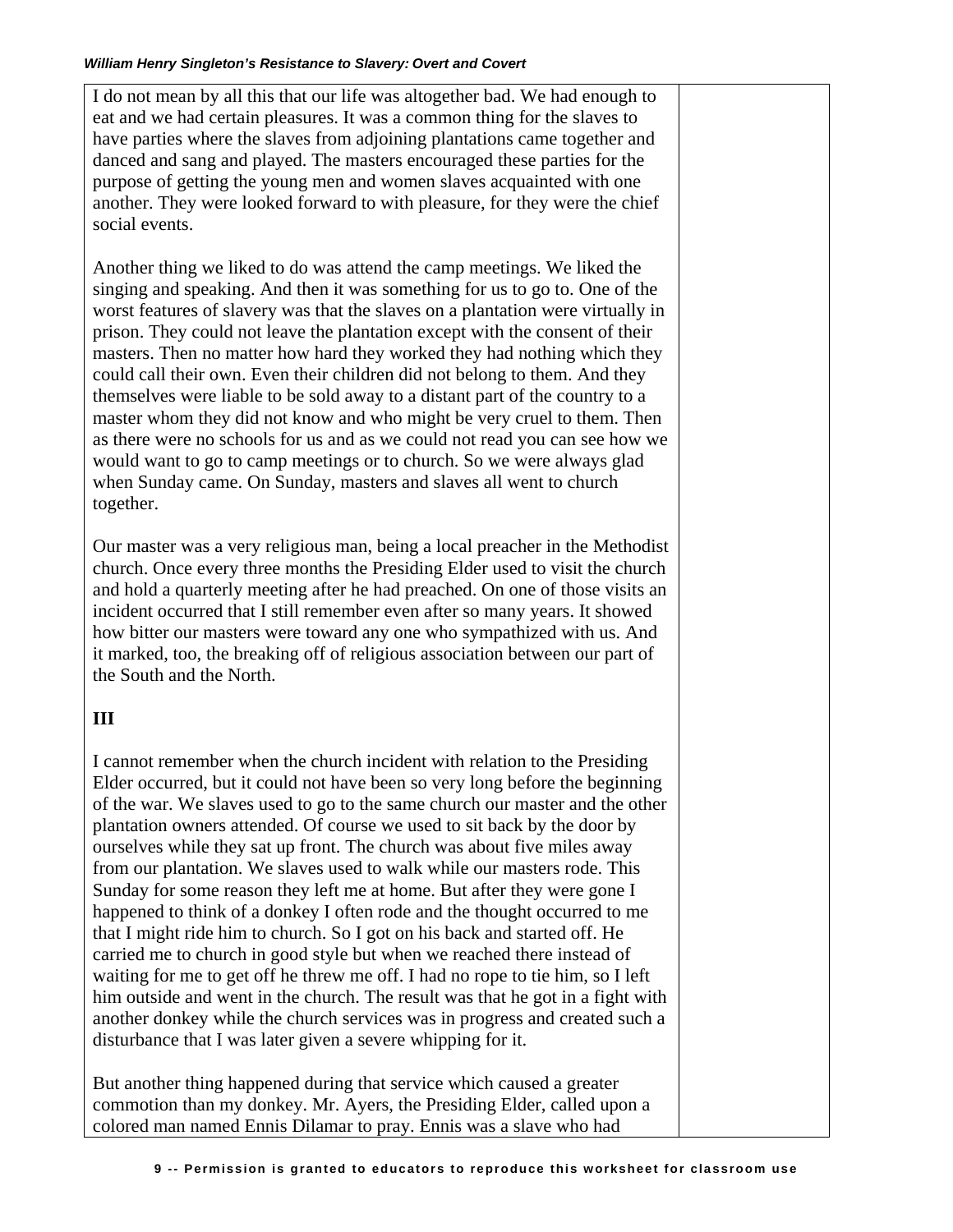recently been purchased by my master and who had quite a local reputation as a religious man. The fact that Mr. Ayers should call upon a slave to pray caused great offense to the plantation owners and after the service was over and while the masters and their families were arranging themselves on the ground to eat their dinner, my master called Ennis to him and asked him what he meant by asking God to send the time when Ethiopia should stretch forth her arm like an army with banners, and said that he would teach him better than to use such words as that. Of course Ennis could not make any reply to this. He had simply been repeating what he had heard some white man say, because he himself could neither read nor write. However, they gave him a severe whipping right then and there. This seemed to disturb Mr. Ayers very much. He withdrew from the company and went over to where the slaves were preparing their dinner and told them that he did not see why a Christian man could not be allowed to use his gift of prayer even if he was black. In some way this remark got to the white people. So when the afternoon meeting was called my master told Mr. Ayers that his service was no longer wanted and that he need not visit the church any more. From that time on my master had charge of the meetings as local preacher and we never saw Mr. Ayers again.

This incident, as I say, must have happened a short time before the beginning of the war, because shortly afterwards Samuel Hymans, a young man from our community who was attending West Point, came home for a vacation, but when the vacation was over he did not return to West Point. Instead he commenced to organize a company of soldiers. I was very anxious to go with him as his servant and my master, at his request, let me do so. The reason why I was anxious to go with Hymans was because I wanted to learn how to drill. I did learn to drill. In fact I learned how to drill so well that after a while when he was busy with other matters he would tell me to drill the company for him. After Fort Sumpter was fired upon. Hyman's company went to form with other companies in Newbern, the First North Carolina Cavalry. This regiment was stationed at Newbern until the 14th of March, 1862, when Burnside and Foster captured Newbern and drove our regiment to Kinston. **At Kinston, I ran away from the regiment and made my way to Burnside's headquarters at Newbern. I secured employment as the servant of Col. Leggett, of the 10th Connecticut Regiment.** I told the Colonel my story, but I found out later that my story was not believed and that they thought I had been sent by the rebels to secure information for them about the Union troops. I soon had an opportunity, however, to convince them of my honesty. A stranger was brought in to the camp and brought to headquarters as a suspicious person. He would give no information about himself and no one, of course, knew anything about him. Finally I was sent for and asked if I knew the man. I replied that I did, that he was Major Richardson of the First North Carolina Cavalry. After giving this information I was sent out of the room and later the adjutant on General Foster's staff came to me and told me I must not be too positive about this man because he was a Union man. My reply was, "If I am not correct, you can cut my throat." He told the guard to keep a watch over me, that they had not got through with me. So I was held until they could secure further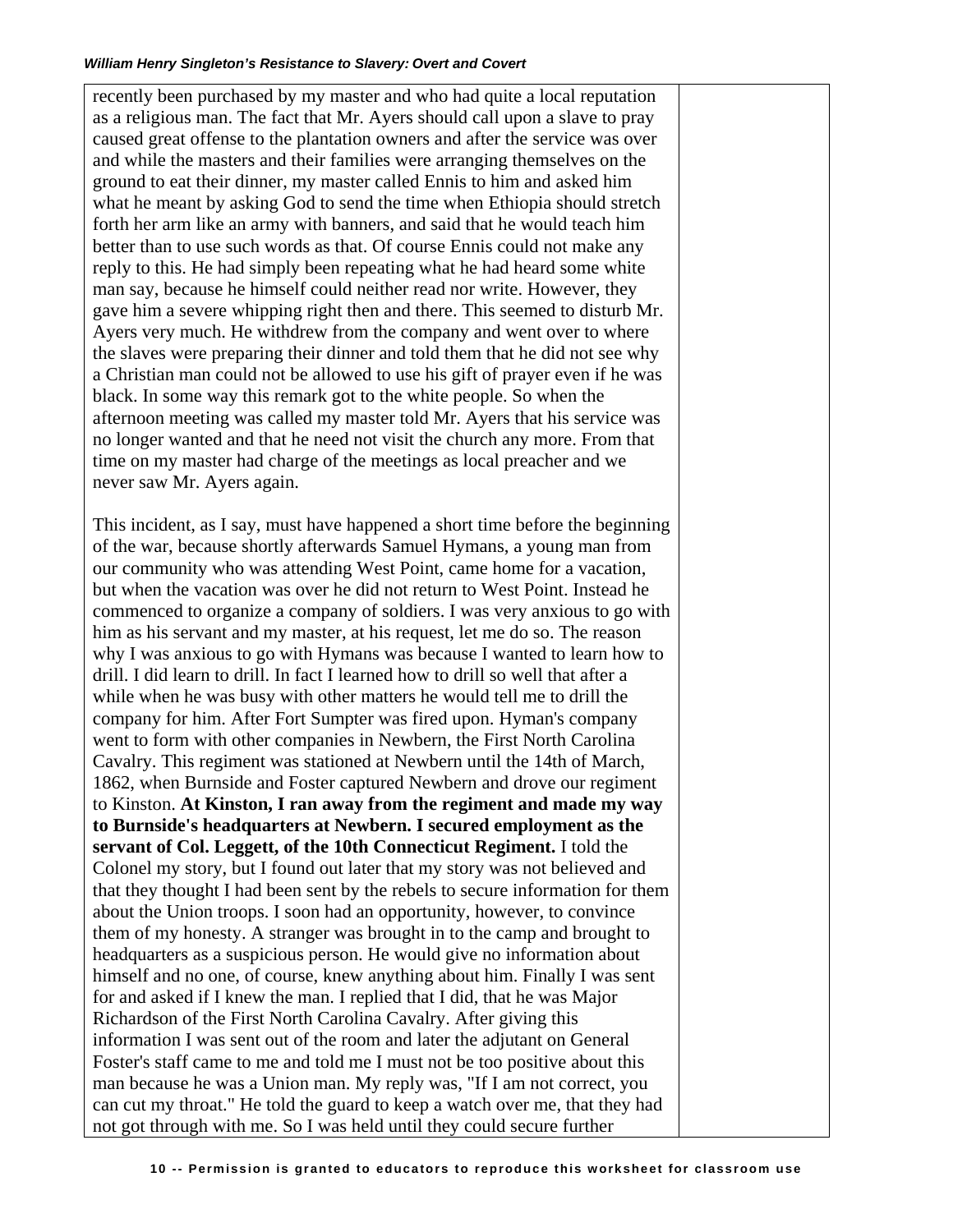information. They secured information the next day that I was a slave and had been a servant for one of the officers in the First North Carolina Cavalry and that it was a fact that I had run away from there. This information was securred [*sic*] from Colonel Leggett, for it was by his sentries that I was picked up when I came into the Union lines. **Then I was taken to General Burnside's headquarters and asked the best way to reach the rebels at Wives Forks, before you could get into Kinston. I laid the route out for them the best I knew how, but said that if I were going to command the expedition I would give them a flank movement by the way of the Trent river, which was five miles farther from Wives Forks than the Neuse river. But they did not accept my proposition and attacked directly, with the result that they were repulsed.** 

**I took part in that attack as a guide and had a horse shot from under me. A few days later I told Colonel Leggett that I would not fight any more unless I was prepared to defend myself. He said, "We never will take niggers in the army to fight. The war will be over before your people ever get in." I replied, "The war will not be over until I have had a chance to spill my blood. If that is your feeling toward me, pay me what you owe me and I will take it and go." He owed me five dollars and he paid me. I took that five dollars and hired the A. M. E. Zion church at Newbern and commenced to recruit a regiment of colored men. I secured the thousand men and they appointed me as their colonel and I drilled them with cornstalks for guns. We had no way, of course, of getting guns and equipment. We drilled once a week. I supported myself by whatever I could get to do and my men did likewise.** 

I spoke to General Burnside about getting my regiment into the federal service but he said he could do nothing about it. It was to General Burnside, however, and my later association with him, when I was with him for a time as his servant, that I owe what I now regard as one of the great experiences of my life. It was one day at the General's headquarters. His adjutant pointed to a man who was talking to the general in an inner room and said, "Do you know that man in there?" I said, "No." He said, "That is our President, Mr. Lincoln." In a few minutes the conference in the inner room apparently ended and Mr. Lincoln and General Burnside came out. I do not know whether they had told President Lincoln about me before or not, but the General pointed to me and said, "This is the little fellow who got up a colored regiment." President Lincoln shook hands with me and said, "It is a good thing. What do you want?" I said, "I have a thousand men. We want to help fight to free our race. We want to know if you will take us in the service?" He said, "You have got good pluck. But I can't take you now because you are contraband of war and not American citizens yet. But hold on to your society and there may be a chance for you." So saying he passed on. The only recollection I have of him is that of a tall, dark complexioned, raw boned man, with a pleasant face. I looked at him as he passed on in company with General Burnside and I never saw him again.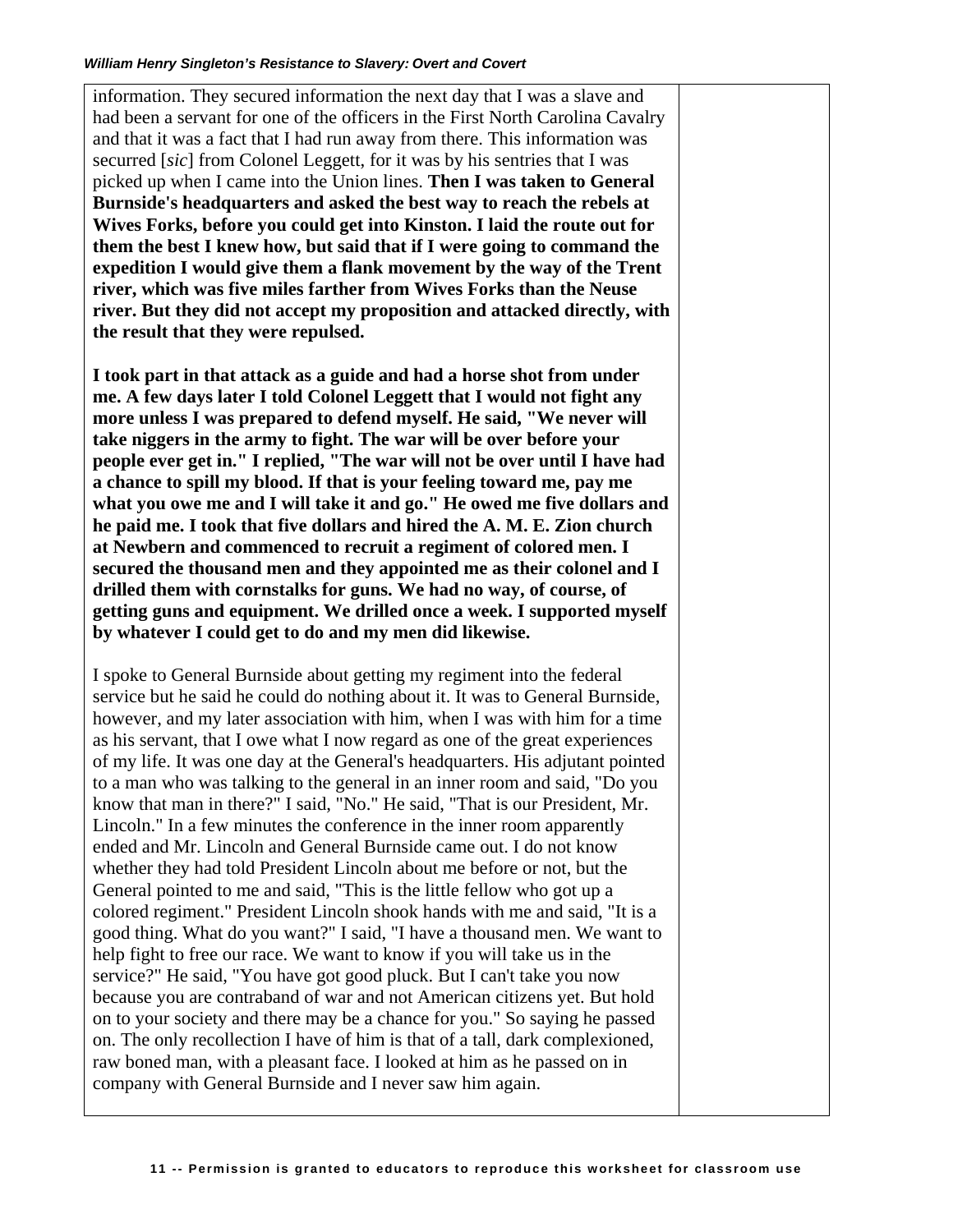On January 1, 1863, he signed the Emancipation Proclamation, which made me and all the rest of my race free. We could not be bought and sold any more or whipped or made to work without pay. We were not to be treated as things without souls any more, but as human beings. Of course I do not remember that I thought it all out in this way when I learned what President Lincoln had done. I am sure I did not. And the men in my regiment did not. I had gone back to Newbern then. The thing we expected was that we would be taken into the federal service at once. **It was not until May 28, 1863, however, that the thing we had hoped for so long came to pass, when Colonel James C. Beecher, a brother of Henry Ward Beecher, that great champion of our race, came and took command of the regiment. I was appointed Sergeant of Company G, being the first colored man to be accepted into the federal service and the only colored man that furnished the government a thousand men in the Civil War. The regiment was at first called the First North Carolina Colored Regiment. It later became known as the 35th Regiment, United States Colored troops. Soon afterwards we were armed and equipped and shipped to South Carolina and stationed at Charleston Harbor. From that time until June, 1866, when we were mustered out at Charleston, South Carolina, I was in active service, ranking as First Sergeant, Company G, 35th U. S. Colored Infantry. J. C. White was the Captain of that company and Colonel James C. Beecher was the commander of the regiment. We saw active service in South Carolina, Florida and Georgia. I was wounded in the right leg at the battle of Alusta, Florida.** After the war ended we were stationed for a time in South Carolina doing guard duty and were finally mustered out of the service on June 1, 1866. My honorable discharge from the service dated on that day, although it is worn and not very legible now, as you can see, is one of my most prized possessions. Some years ago a man from the government service in Washington made out for me in a detailed form a record of my war service. It is in much more complete form than I have set it down here, but I think such details are of more interest to one's family than to the general public.

My life since the war has been the ordinary life of the average man of my race. I have not so many accomplishments to boast of, but I have done the best I could to prove myself worthy of being a free man. I came North shortly after the war and settled in New Haven, Connecticut. I secured a position as a coachman with a very estimable family, the Trowbridges. I worked for six years for Henry Trowbridge and then after his wife died I went to work for his brother, Thomas R. Trowbridge, for whom I worked for twenty-five years.

Shortly after the war ended I was converted in a Methodist church, of the A. M. E. Zion connection, in North Carolina, so when I came to New Haven I joined the A. M. E. Zion church of that city. It was in that church that I learned to read, although I had learned the alphabet and how to spell simple words while I was in the army. I became ambitious to learn all I could and so read as many books as I could and availed myself of all the opportunities that presented themselves to educate myself. I saved some money from my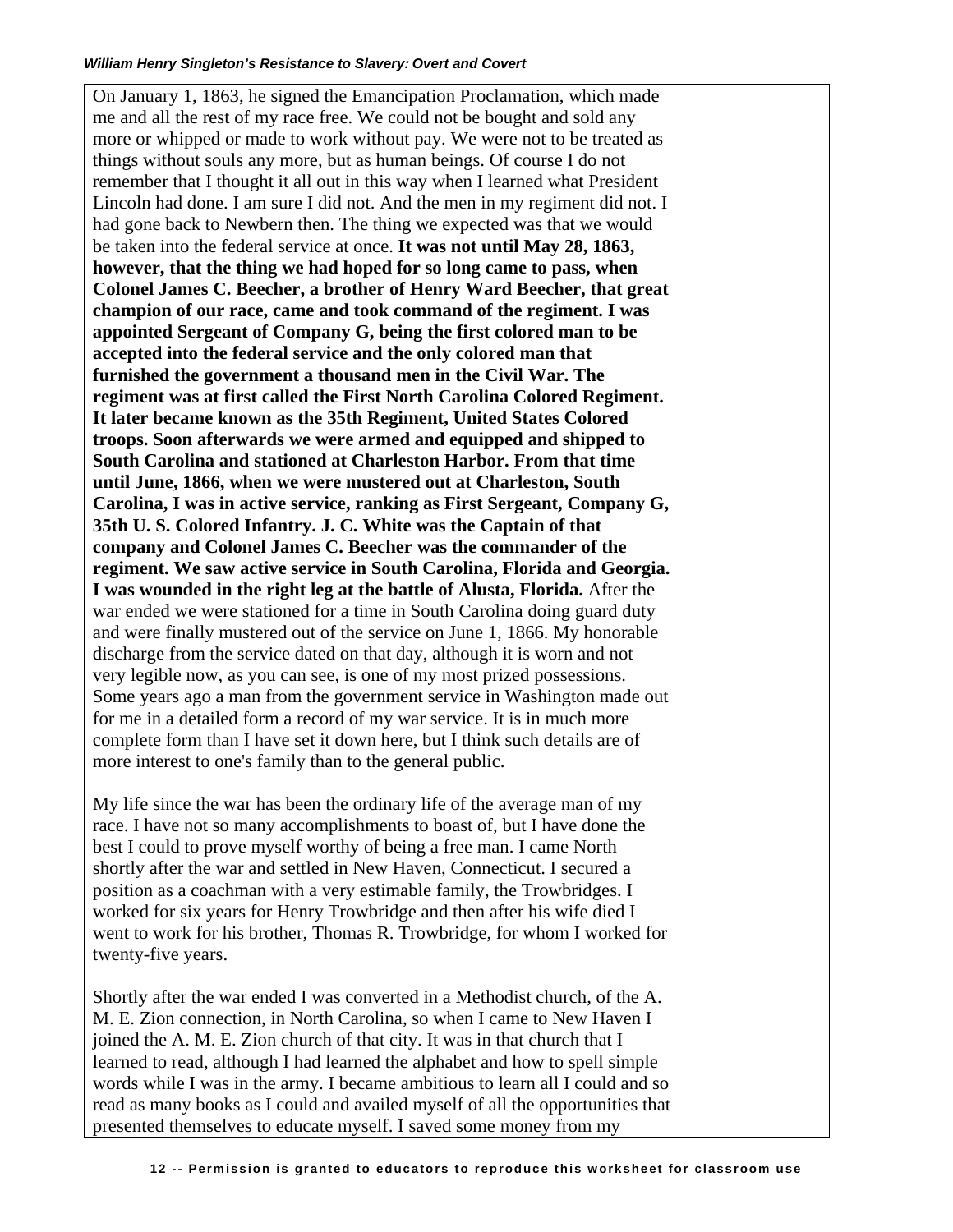salary, too. After the war my mother and brothers remained near Newbern and hired a little place known as the Salter place. When I had money enough I bought this place. But there was such a strong feeling against me at Newbern for the part I had taken in the war, that I could not go back there. The Klu [*sic*] Klux Klan said they would shoot me. My mother lived on the place until her death some years later. But I could not even go back to see her buried. My brothers remained on the place after that, but they did not live very long after my mother. Then I sold the place through a Mr. Wheeler of Newbern. I sold it for \$200 more than I gave.

As a result of my study and interest in religious things I gradually began to speak in the church in New Haven. Finally I was ordained a deacon and later I was ordained a local elder. I conducted for some years the religious services at the jail in New Haven and took part in the city mission work as assistant to the preacher in charge of that work. After my thirty-one years of service with the Trowbridges, I entered the itinerant ministry, devoting all my time to it for three years as a preacher in the A. M. E. Zion church in Portland, Maine.

It was in New Haven, too, that I married my wife. She was a Northern girl, Maria Wanton. Our married life was very happy. We had one daughter. She is married and lives in New Haven. Her husband's name is Chart [Collins] Fitch. She is the mother of eight children, two of whom died in infancy. The other six are all active, healthy boys. My wife died in 1898. Later I married my present wife. She was Charlotte Hinman, also a Northern girl, a resident of Staten Island. She has made me a good wife and we have been very happy.

At the end of my three years as pastor of the church in Portland, I resigned from the itinerant work and came to New York City, where I worked until about 1906, when I came to Peekskill, New York, which has since been my home. I worked first at the LeBaron place on Main street. Later I was employed by Mr. George F. Clark, on Crompond street, for whom I worked thirteen years. During the World War I was for a time engaged in work with the local Y. M. C. A. and the War Camp Community service. Since the war I have been employed by Mr. George W. Buchanan of Peekskill. I have been extremely fortunate in my employers. From all I have received kind and considerate treatment, vastly different front the rough, sometimes brutal treatment I received from my slave masters. It is as different, in fact, as freedom from slavery. It is impossible, I think, for those [who] have always been free to realize the difference. Now I feel that I am a part of the country, that I have an interest in its welfare and a responsibility to it. As a slave I was only property, something belonging to somebody else. I had nothing I could call my own. Now I am treated as a man. I am a part of society. I am a member of Admiral Foote Post. G. A. R. of New Haven, Connecticut, which I joined in 1879. I was for a year chaplain of the Post, resigning when I went to Portland. I also a member of Oriental Lodge, F. and A. M., of New Haven, Connecticut. Since coming to Peekskill I transferred my church membership to the Mt. Olivet Baptist Church of Peekskill. And I am a citizen of this great